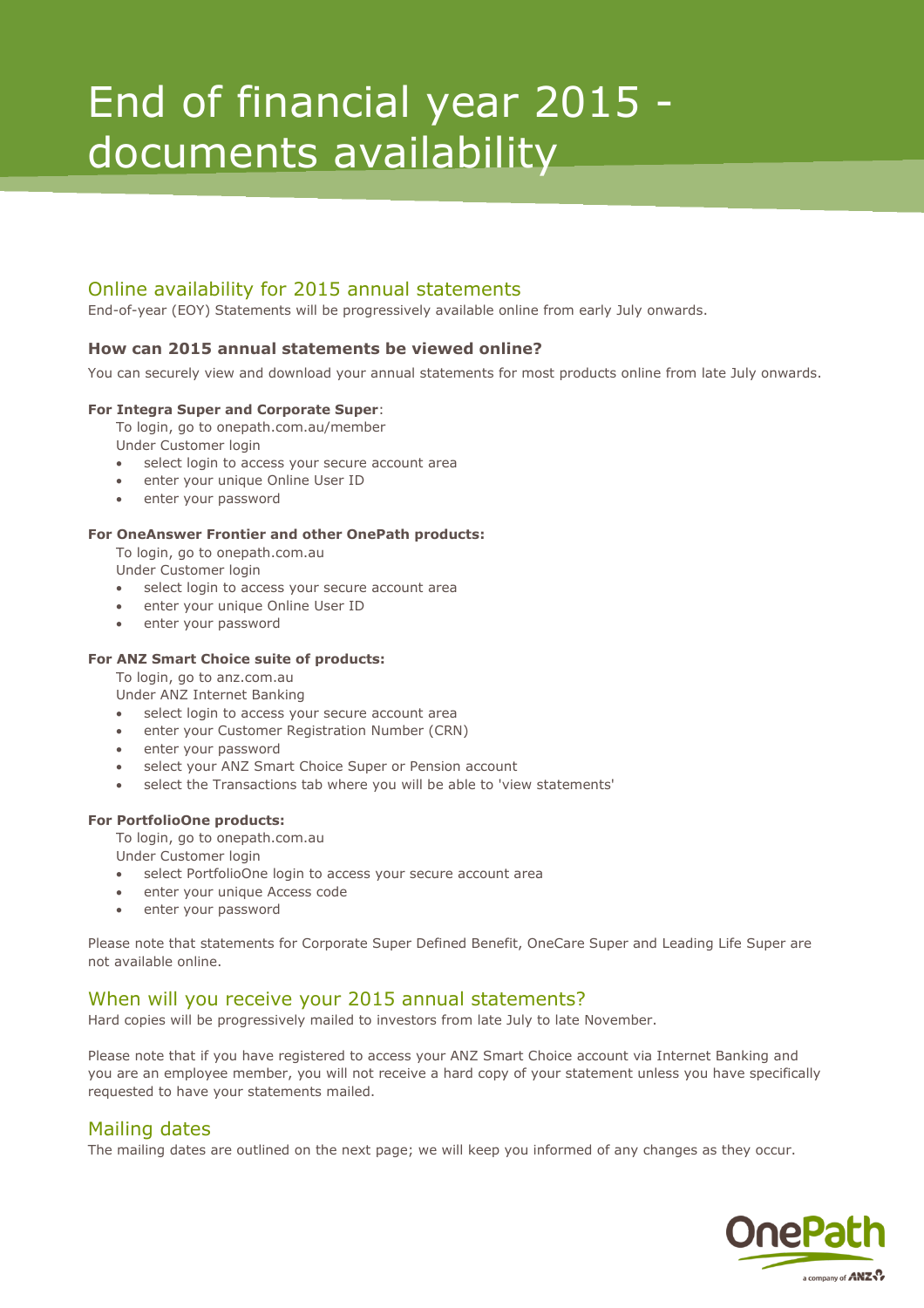| <b>Product</b>                                                               | <b>Section 290-</b><br>170 Notice | <b>PAYG</b><br><b>Payment</b><br><b>Summary</b> | Member/client<br>statement                                   | <b>Adviser</b><br>documents |
|------------------------------------------------------------------------------|-----------------------------------|-------------------------------------------------|--------------------------------------------------------------|-----------------------------|
| <b>OneAnswer Frontier</b><br>Personal Super                                  | Mid July                          | N/A                                             | Early to mid October                                         | N/A                         |
| <b>OneAnswer Personal</b><br>Super                                           |                                   |                                                 |                                                              |                             |
| <b>OneAnswer Frontier</b><br>Pension                                         | N/A                               | Before 14<br>July                               | Mid September                                                | N/A                         |
| <b>OneAnswer Pension</b>                                                     |                                   |                                                 |                                                              |                             |
| <b>OneAnswer Frontier</b><br><b>Investment Portfolio</b>                     | N/A                               | N/A                                             | Quarterly Statements:<br>late July to early<br>August        | N/A                         |
| <b>OneAnswer Investment</b><br>Portfolio                                     |                                   |                                                 | <b>Consolidated Tax</b><br>Statements: mid to<br>late August | N/A                         |
| ANZ Smart Choice Super<br>(for Employers and their<br>employees)             | Mid July                          | N/A                                             | Mid August to early<br>November                              | N/A                         |
| Integra Super                                                                | Mid July                          | N/A                                             | Late October to late<br>November                             | N/A                         |
| Corporate Super                                                              | Mid July                          | N/A                                             | Early August to mid<br>October                               | N/A                         |
| <b>OptiMix Superannuation</b>                                                | Mid July                          | N/A                                             | Mid September                                                | N/A                         |
| <b>OptiMix Pensions</b>                                                      | N/A                               | Before 14<br>July                               | Mid September                                                | N/A                         |
| <b>OptiMix Trusts</b>                                                        | N/A                               | N/A                                             | Quarterly Statements:<br>late July                           | N/A                         |
|                                                                              |                                   |                                                 | <b>Consolidated Tax</b><br>Statements: mid to<br>late August | N/A                         |
| <b>Wholesale Trusts</b>                                                      | N/A                               | N/A                                             | Quarterly Statements:<br>mid to late July                    | N/A                         |
|                                                                              |                                   |                                                 | Consolidated Tax<br>Statements: mid to<br>late August        | N/A                         |
| OnePath Immediate<br>Annuity                                                 | N/A                               | Issued with<br>statement                        | Before 14 July                                               | N/A                         |
| <b>OnePath Allocated</b><br>Annuity and Pensions &<br><b>Integra Pension</b> | N/A                               | <b>Before</b><br>14 July                        | Early September                                              | N/A                         |
| OnePath Deferred<br>Annuity                                                  | N/A                               | N/A                                             | Mid to late September                                        | N/A                         |
| <b>Investment Savings</b><br><b>Bond</b>                                     | N/A                               | N/A                                             | Mid to late September                                        | N/A                         |
| <b>Future Plans</b><br>Pooled Investment Plan                                |                                   |                                                 |                                                              |                             |
| PortfolioOne<br><b>Superannuation Service</b>                                | Issued July                       | N/A                                             | From August                                                  | N/A                         |
| PortfolioOne Pension<br>Service                                              | N/A                               | Before 14<br>July                               | From August                                                  | N/A                         |